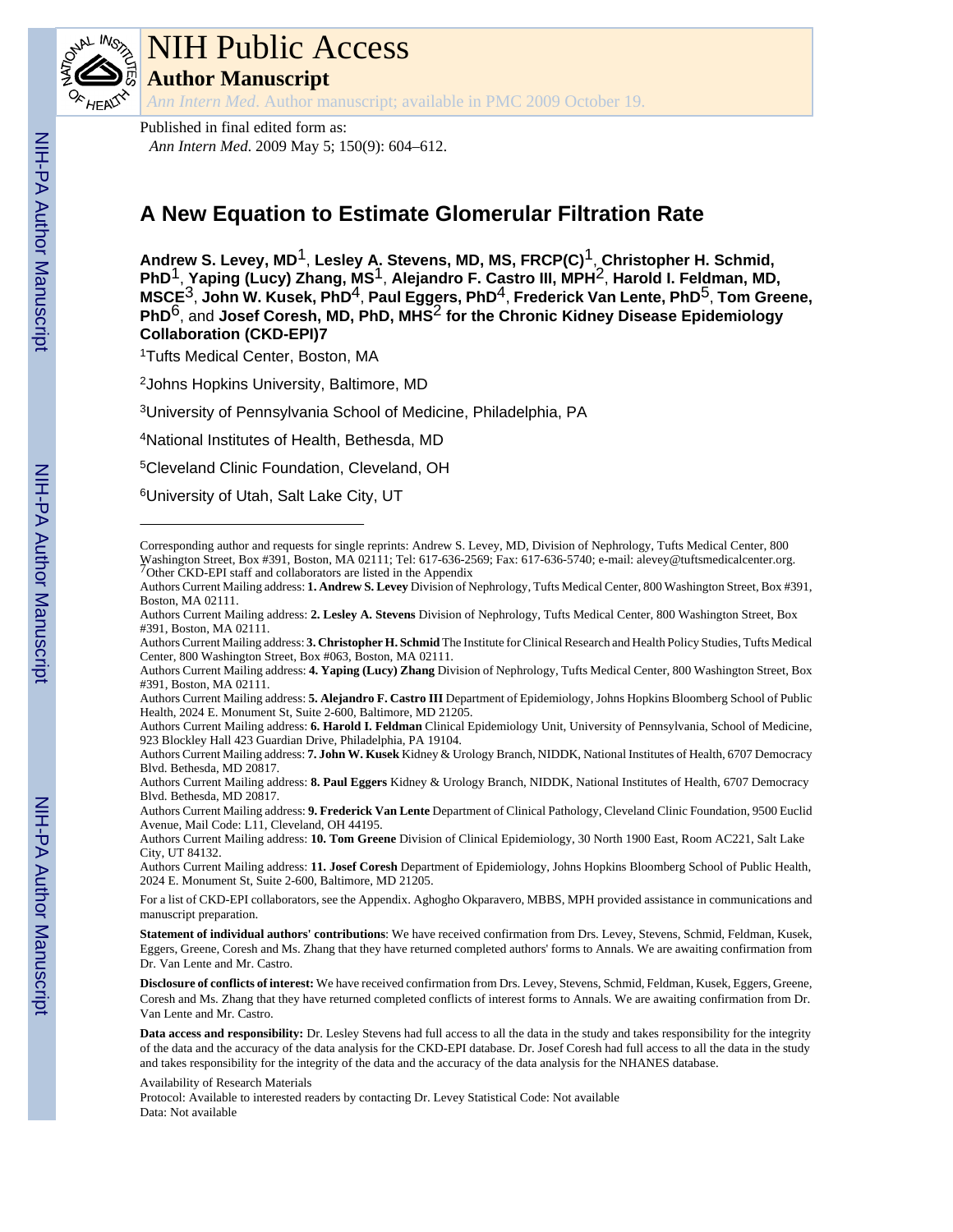# **Abstract**

**Background—**Equations to estimate glomerular filtration rate (GFR) are routinely used to assess kidney function. Current equations have limited precision and systematically underestimate measured GFR at higher levels.

**Objective—**To develop a new estimating equation (CKD-EPI creatinine equation).

**Design—**Cross-sectional analysis. Separate pooled databases for equation development and validation. Representative U.S. population for prevalence estimates.

**Setting—**Research studies and clinical populations ("studies") with measured GFR. National Health and Nutrition Examination Survey (NHANES) 1999-2006.

**Patients—**Equation development in 10 studies (8254 people) and validation in 16 studies (3896 people). Prevalence estimates based on 16,032 people.

**Measurements—**GFR measured as the clearance of exogenous filtration markers (iothalamate in the development dataset; iothalamate and other markers in the validation dataset). Linear regression to estimate the logarithm of measured GFR from standardized creatinine, sex, race and age.

**Results—**In the validation dataset, the CKD-EPI performed better than the MDRD Study equation (p<0.001 for all subsequent comparisons), especially at higher GFR: lesser bias (median difference between measured and estimated GFR of 2.5 vs. 5.5 mL/min/1.73 m<sup>2</sup>, respectively); improved precision (interquartile range of the differences of 16.6 vs. 18.3 mL/min/1.73 m<sup>2</sup>, respectively); and greater accuracy (percent of estimated GFR within 30% of measured GFR of 84.1 vs. 80.6%, respectively. In NHANES, median (interquartile range) estimated GFR was 94.5 (79.7 – 108.1) vs.  $85.0$  (72.9 – 98.5) mL/min/1.73 m<sup>2</sup>, and the prevalence (95% confidence interval) of CKD was 11.5 (10.6, 12.4) % vs. 13.1 (12.1, 14.0) %, respectively.

**Limitations—**Limited number of elderly people and racial and ethnic minorities with measured GFR.

**Conclusions—**The CKD-EPI creatinine equation is more accurate than the MDRD Study equation and could replace it for routine clinical use.

# **Introduction**

Clinical assessment of kidney function is part of routine medical practice for adults, essential for assessing overall health, interpreting signs and symptoms, dosing drugs that are excreted by the kidneys, preparing for invasive diagnostic or therapeutic procedures, and detecting, evaluating and monitoring acute and chronic kidney diseases. The glomerular filtration rate (GFR) is considered the best overall index of kidney function in health and disease. GFR cannot be measured easily in clinical practice. Instead, GFR is estimated from equations using serum creatinine, age, race, sex and body size (1,2). One such equation, the Modification of Diet in Renal Disease (MDRD) Study equation, has gained widespread acceptance (3,4), and estimated GFR using this equation is reported by most clinical laboratories when measurement of serum creatinine is ordered (5). The MDRD Study equation is also used to assess the burden of chronic kidney disease in epidemiologic studies and public health (6). Prevalence of CKD in the U.S. has increased from approximately 10% in 1988-1994 to 13% in 1999-2004, corresponding to approximately 26.3 million people in 2000 (6,7).

The MDRD Study equation was developed in people with CKD, and as such its major limitations are imprecision and systematic underestimation of measured GFR (bias) at higher levels (8). Our objectives were to develop and validate a new estimating equation based on serum creatinine that would be as accurate as the MDRD Study equation at GFR less than 60  $ml/min/1.73$   $m<sup>2</sup>$  and more accurate at higher GFR. We report development and validation of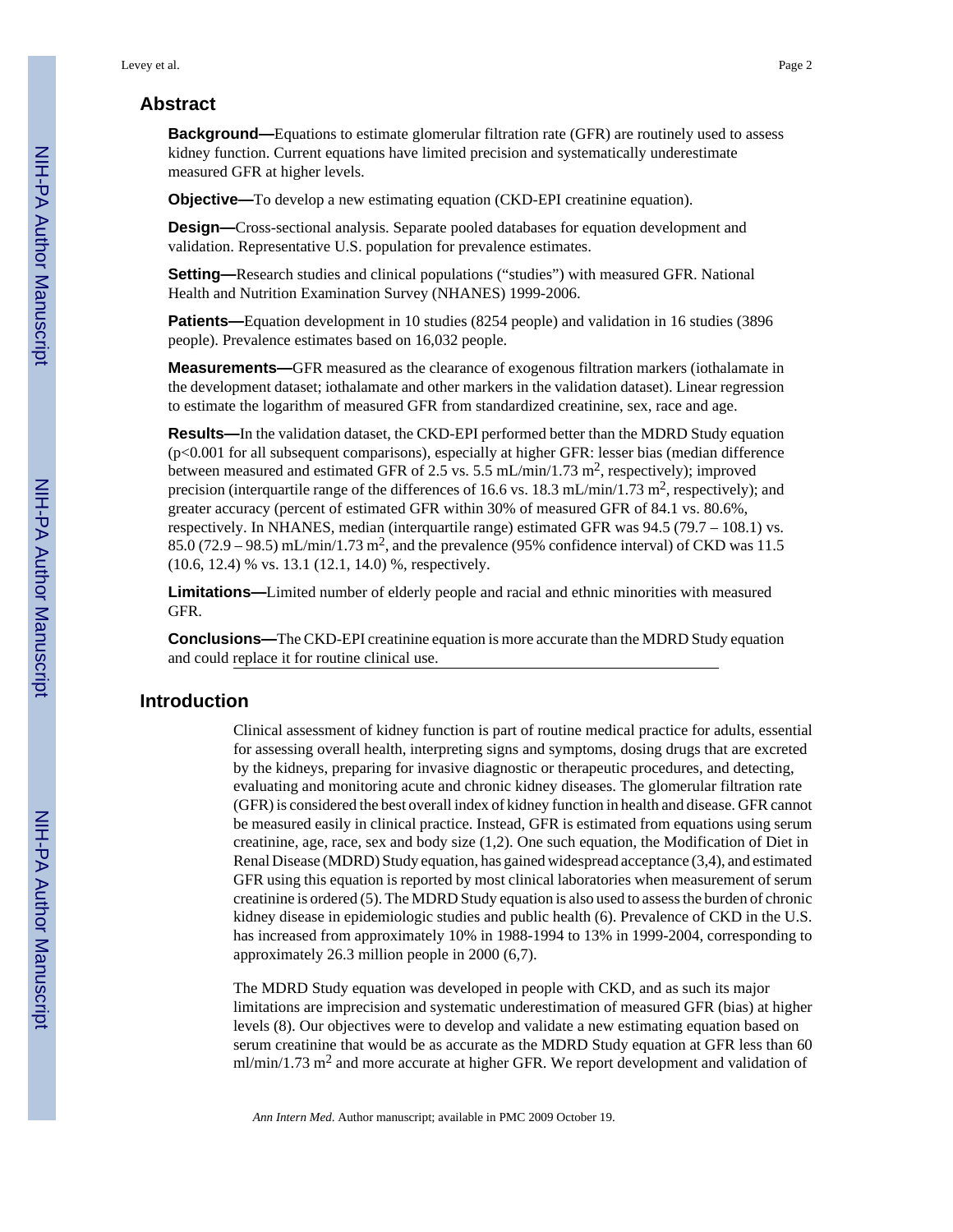a new equation and compare it to the MDRD Study equation for estimating measured GFR and US prevalence of chronic kidney disease.

## **Methods**

The Chronic Kidney Disease Epidemiology Collaboration (CKD-EPI) is a research group established by the National Institutes of Diabetes, Digestive and Kidney Disease. The institutional review boards of all participating institutions approved the study.

#### **Equation Development and Validation**

Details about study selection and analytical methods are provided in the Appendix.

**Data sources—**CKD-EPI collaborators provided data from research studies and clinical populations (hereafter referred to as "studies"). Briefly, we identified studies from the Medline database and through investigators' and collaborators' contacts (Appendix Figure 1). Key inclusion criteria were measurement of GFR using exogenous filtration markers and ability to calibrate serum creatinine assay. Studies for development and internal validation of equations were restricted to those using urinary clearance of iothalamate. Studies for external validation included iothalamate and other filtration markers. Ten studies (6 research studies and 4 clinical populations) with a total of 8,254 participants were divided randomly into separate datasets for development (n=5,504) and internal validation (n=2,750) (Appendix Table 1)  $(3, 9-15)$ . Sixteen other studies (6 research studies and 10 clinical populations) with a total of 3,896 participants were used for external validation (Appendix Table 2).(13, 16-28)

**Laboratory methods—**For all studies, we recalibrated serum creatinine values to the standardized creatinine measurements using the Roche enzymatic method (Roche-Hitachi P-Module instrument with Roche Creatininase Plus assay, Hoffman-La Roche, Ltd., Basel, Switzerland) at the Cleveland Clinic Research Laboratory (Cleveland, OH) as previously described (29,30). We compared new equations to the MDRD Study equation, given by: estimated GFR = 175  $\times$  standardized S<sub>cr</sub><sup>-1.154</sup>  $\times$  age<sup>-0.203</sup>  $\times$  1.212 [if black]  $\times$  0.742 [if female], where GFR is expressed as mL/min/1.73 m<sup>2</sup> of body surface area<sup>41</sup> and  $S_{cr}$  is expressed in mg/  $dL(4)$ .

**Analyses in the development dataset—**We pre-specified a process for developing equations using transformations of continuous variables and inclusion of additional variables and interactions to develop a large number of candidate equations. We used least squares linear regression to relate measured GFR to serum creatinine and clinical characteristics available in all databases. Predictor variables included serum creatinine, age, race (black vs. white and other), and sex in all models, as in the MDRD Study equation, and additional variables [diabetes (yes/no), prior organ transplant (yes/no), and weight, as assigned by the individual studies] in some models. Regression models were fit to all patients in the pooled development dataset, without accounting for study in the models. GFR and serum creatinine were transformed to natural logarithms to reflect their multiplicative (inverse) relationship and to stabilize variance across the range of GFR.

Appropriate transformations of log serum creatinine and age were determined by first fitting non-parametric smoothing splines to characterize the shape of the relationship of these factors with mean log measured GFR and then creating piecewise linear splines to correspond to observed non-linearity (Appendix Table 3) (31). Additional variables and pair-wise interactions between them were included if they were significant ( $p < 0.01$  for additional variables and <0.001 for interactions) and improved model performance [relative reduction in root mean square error (RMSE) by 2% or more] (Appendix Table 4).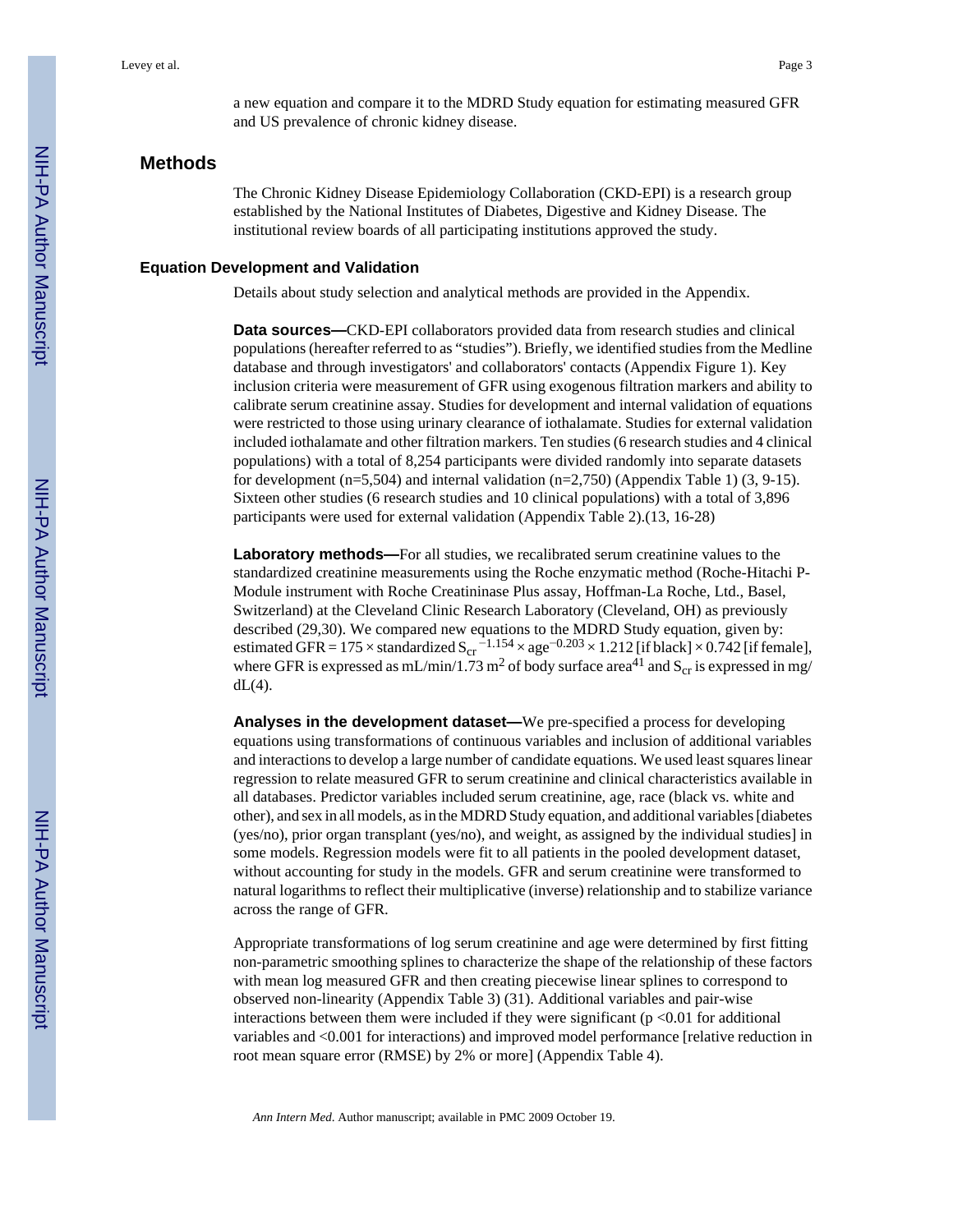**Analyses in the internal validation dataset—**We verified statistical significance of predictor variables and interactions for all models and relative ranking of performance among models. Development and internal validation datasets were combined to derive final coefficients for each model.

**Analyses in the external validation dataset—**We compared performance of the multiple models developed in the development dataset to each other as well as to the MDRD Study equation using a pre-specified process. Comparisons were performed in the overall dataset and in subgroups defined by estimated GFR, clinical characteristics, and type of filtration marker (iothalamate vs. non-iothalamate). Equations were ranked on performance and ease of application. For all steps, sensitivity analyses were performed to evaluate robustness of results across studies. A single model was selected as the best equation for general use and is referred to here as the "CKD-EPI equation".

**Metrics for equation performance—**Measured and estimated GFR were compared for each patient graphically by plotting measured GFR and the difference (measured GFRestimated GFR) against estimated GFR. Bias was assessed as the median difference, with positive values indicating an under-estimation of measured GFR. Precision was assessed as inter-quartile range (IQR) for the differences. Accuracy was assessed as root mean square error relative to measured GFR and the percent of estimates within 30% of the measured GFR  $(P_{30})$ , which takes into account higher errors at higher values and absolute values of the difference between measured and estimated GFR. Confidence intervals were calculated by bootstrap methods (32) (2000 bootstraps) for median difference and IQR of the differences and by the binomial method for  $P_{30}$ . Receiver-operating characteristics (ROC) curves were computed for measured GFR <90, <75, <60, <45, <30 and <15 ml/min/1.73 m<sup>2</sup>. GFR stages were defined as >90, 60-89, 30-59, 15-29, and <15 ml/min/1.73 m<sup>2</sup> (1). Sensitivity and specificity and concordance between estimated and measured GFR between equations were compared using the McNemar test. Concordance of estimated GFR stages between equations was compared using the sign test.

Analyses were computed using R (Version 2, Free Software Foundation, Inc., Boston, MA) and SAS software (Version 9.1, Cary, NC).

#### **Estimation of U.S. prevalence**

The National Health and Nutrition Examination Survey (NHANES) is a cross-sectional, multistage, stratified, clustered probability samples of the civilian, non-institutionalized population of the U.S. conducted by the National Center of Health Statistics and appropriate for estimates of prevalence of chronic conditions in the U.S. Data were analyzed from 1999-2000, 2001-2002, 2003-2004, and 2005-2006 surveys. The study population for this analysis was limited to 16,032 participants (3,754 in 1999-2000, 4,297 in 2001-2002, 4,017 in 2003-2004, and 3,964 in 2005-2006), who were 20 years and older, had completed the examination in the mobile examination center, were not pregnant or menstruating, and were not missing serum creatinine measurements and did not have an estimated GFR below 15 ml/  $min/1.73$   $m^2$ . Methods are similar to previous reports and are summarized briefly here (7).

GFR was not measured in NHANES. Serum creatinine was measured using a kinetic rate Jaffe method and re-calibrated to standardized creatinine measurements obtained in at the Cleveland Clinic Research Laboratory (Cleveland, OH) (33). GFR was estimated using the MDRD Study and the newly developed CKD-EPI equation. Estimates that exceeded 200 mL/min/1.73 m<sup>2</sup> were truncated at that level. Methods for collection, analysis, and reporting for albuminuria have been described (7,34). Albuminuria was defined as albumin-to-creatinine ratio  $\geq$ 30 mg/ g. Repeated measurements, obtained in a subset of 1,241 NHANES 1988-1994 participants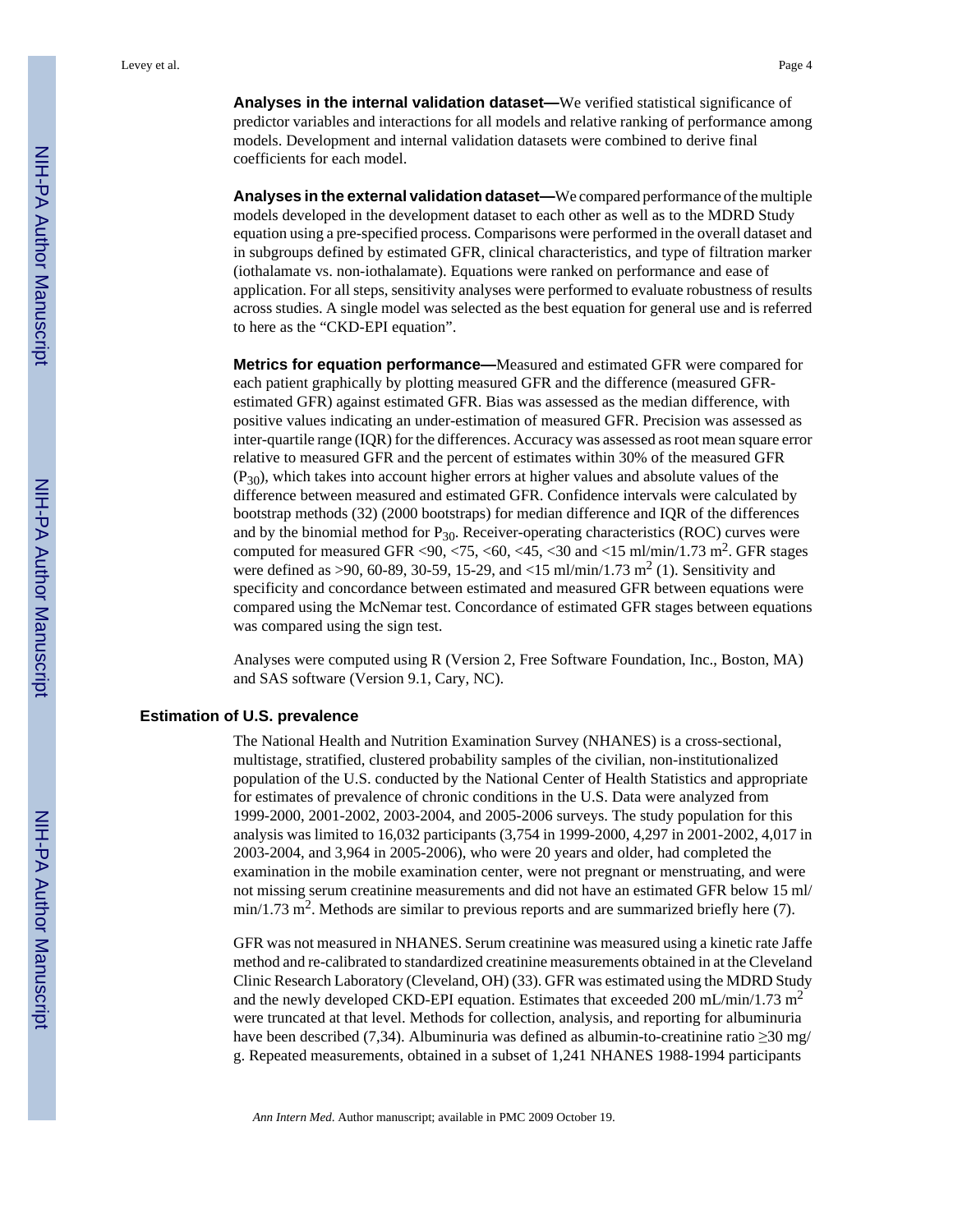approximately 2 weeks after the original examination were used to estimate the persistence of albuminuria (34). NHANES does not have accurate diagnoses of causes of kidney disease. CKD was defined as persistent albuminuria or estimated GFR <60 ml/min/1.73 m<sup>2</sup> (1). CKD was classified according to estimated GFR stages as defined above. Distributions of estimated GFR, estimated GFR stages and prevalence of CKD were compared for both equations.

Analyses were performed incorporating the sampling weights to obtain unbiased estimates from the complex NHANES sampling design using Stata (Version 10.0, StataCorp, College Station, TX). Standard errors for all estimates were obtained using the Taylor series (linearization) method following NHANES recommended procedures and weights (35-37). Confidence intervals for prevalence estimates for CKD stages incorporating persistence data on of albuminuria were made using bootstrap methods implemented in Stata. Prevalence estimates were applied to the 2000 U.S. Census to obtain estimates of the number of individuals with CKD in the U.S.

#### **Role of the Sponsor**

The study was funded by a cooperative agreement with the National Institute of Diabetes and Digestive and Kidney Diseases (NIDDK), which allows the NIDDK substantial involvement in the design of the study and in the collection, analysis, and interpretation of the data. The NIDDK was not required to approve publication of the finished manuscript.

#### **Results**

#### **Selection of Studies and Clinical Characteristics**

Clinical characteristics of the participants in each dataset are shown in Table 1. In the development dataset, mean (standard deviation) measured GFR was 68 (40) mL/min/1.73  $m^2$  and ranged between 2 and 190 mL/min/1.73 m<sup>2</sup>. In the external validation dataset, mean measured GFR, sex, and proportion of diabetes was similar to the development and internal validation datasets, but there were differences in age, body size, and the proportion of ethnic and racial minorities, kidney donors and organ transplant recipients.

#### **Description of CKD-EPI Creatinine Equation**

Variables included in the CKD-EPI equation for estimating log GFR are log serum creatinine [modeled as a two-slope linear spline with sex-specific knots at 62 μmol/L (0.7 mg/dL) in women and 80 μmol/L (0.9 mg/dL) in men], sex, race and age on the natural scale, compared to log serum creatinine without a spline, sex, race and age on the log scale in the MDRD Study equation (Appendix Table 5). In the CKD-EPI equation, the spline for log serum creatinine allows for steeper and identical slopes of GFR vs. serum creatinine for men and women for creatinine levels above the knots and less steep and different slopes for men and women for creatinine levels below the knots, leading to higher estimated GFR at lower creatinine values. The slope above the knots is similar to the MDRD Study equation. In both equations, the coefficient for Blacks is greater than 1.0, leading to a higher estimated GFR for Blacks than Whites at all levels of serum creatinine, but lower than in the MDRD Study equation. In the CKD-EPI equation, the relationship between GFR and sex varies according to the level of serum creatinine. For example, the predicted female-to-male ratio for estimated GFR varies from 0.83 to 0.92 when serum creatinine is between 44 to 71  $\mu$ mol/L (0.5 and 0.8 mg/dL), and is 0.75 when serum creatinine is  $\geq 80$  µmol/L ( $\geq 0.9$  mg/dL), whereas it is constant for the MDRD Study equation at 0.74 at all values for serum creatinine. There is an inverse relationship between estimated GFR and age for both equations, but at older age, the age term on the natural scale in the CKD-EPI equation leads to lower estimated GFR for the same level of creatinine than does the log age term in the MDRD Study equation. In the external validation dataset, models with additional variables for diabetes, organ transplant, and weight, or interactions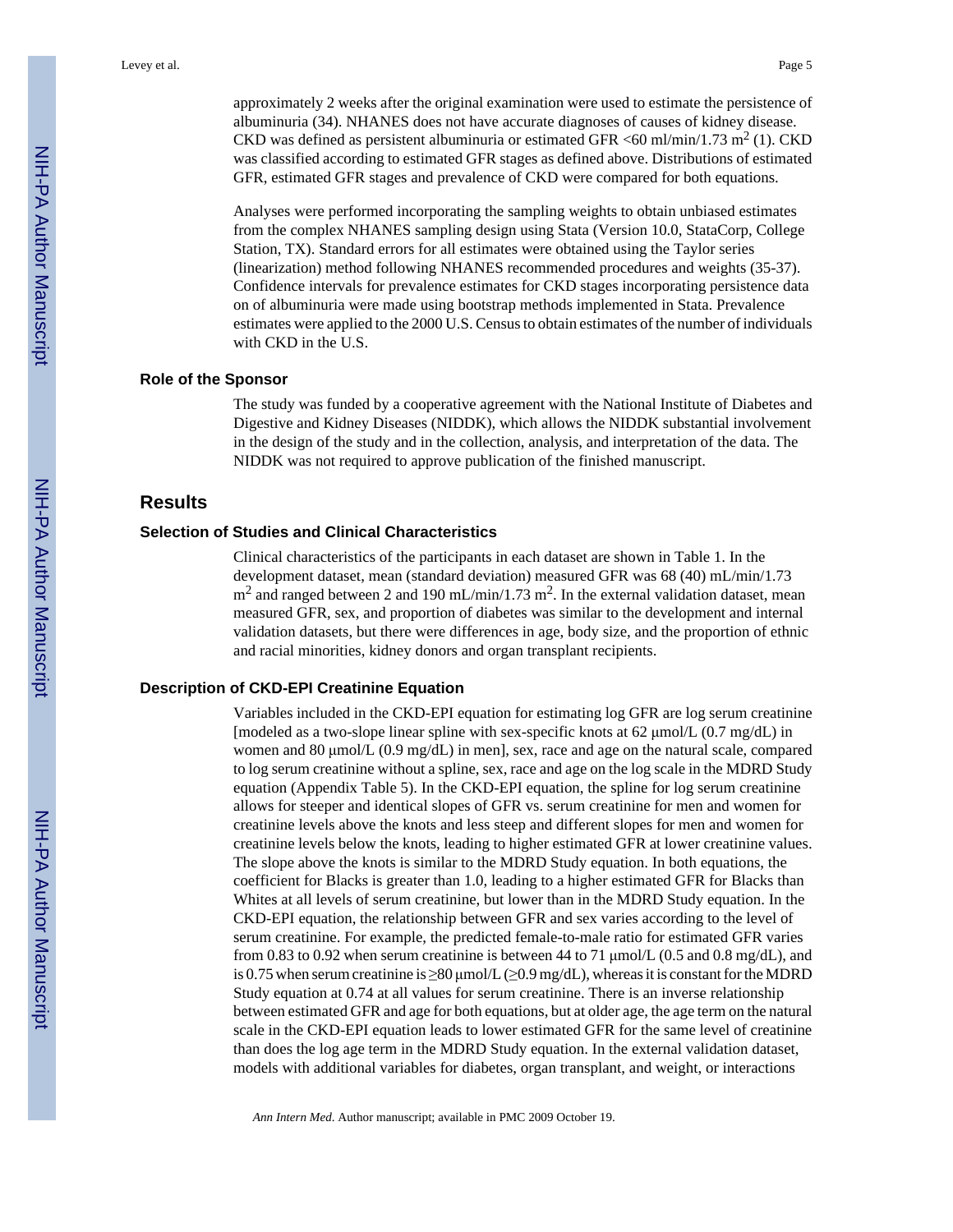among variables did not lead to substantially improved performance compared to the simpler models. Table 2 shows the CKD-EPI equation in a form that could be implemented in clinical laboratories.

#### **Comparison of Performance of MDRD Study and CKD-EPI Equations**

Figure 1 and Table 3 shows the performance of both equations in the validation dataset. (Appendix Table 6 also shows performance in the development and internal validation datasets.) Median difference (bias), IQR, P<sub>30</sub> and root mean square error, were all improved with the CKD-EPI equation ( $p<0.001$  for all). The CKD-EPI equation was as accurate as the MDRD Study equation in the subgroup with estimated GFR less than 60 ml/min/1.73 m<sup>2</sup> and substantially more accurate in the subgroup with estimated GFR greater than 60 ml/min/1.73 m<sup>2</sup>. Results were consistent across studies and subgroups defined by age, sex, race, diabetes, transplant status, and body mass index (BMI) (data not shown).

There was no difference between the CKD-EPI and MDRD Study equations in ROC curves to detect GFR <90, <75, <60, <45, <30 and <15 ml/min/1.73 m<sup>2</sup>. Areas under ROC curves were 0.95, 0.96, 0.96, 0.97, 0.97, and 0.98, respectively, for both equations. For detection of measured GFR <60 ml/min/1.73 m<sup>2</sup>, the estimated GFR value with highest combination of sensitivity and specificity was 59 ml/min/1.73 m<sup>2</sup> for the CKD-EPI equation and 55 ml/min/  $1.73$  m<sup>2</sup> for the MDRD Study equation. The sensitivity and specificity of estimated GFR <60 ml/min/1.73 m<sup>2</sup> were 91% and 87%, respectively, using the CKD-EPI equation and 95% and 82%, respectively, using the MDRD Study equation  $(p<0.001$  for both comparisons). Concordance of estimated and measured GFR stages was 69% for the CKD-EPI equation vs. 64% for the MDRD Study equation  $(p< 0.001)$ . Table 4 shows classification of GFR stages estimated by the CKD-EPI and MDRD Study equations, with significant (p<0.001) reclassification to higher values by the CKD-EPI equation at values of 30-59 ml/min/1.73  $m<sup>2</sup>$  and higher. Of those classified differently by the two equations, classification by the CKD-EPI equation was correct more often than classification by the MDRD Study equation (63% vs. 34%, p<0.001). Overall, these results indicate better classification by estimated GFR using the CKD-EPI equation, primarily due to reduction in bias.

# **Comparison of estimated GFR and Prevalence of CKD in NHANES using MDRD Study and CKD-EPI Equations**

The transformations and coefficients for variables in the CKD-EPI equation translate into differences in the distribution of estimated GFR and prevalence of CKD in NHANES 1999-2006 compared to the MDRD Study equation. Both equations show a similar distribution at estimated GFR <45 mL/min/1.73 m<sup>2</sup> but the CKD-EPI equation leads to a shift to the right at higher levels of estimated GFR (Figure 2A). The mean (SE) estimated GFR was 93.2 (0.39) vs. 86.3 (0.40) mL/min/1.73 m<sup>2</sup>, respectively; median (IQR) was 94.5 (79.7 – 108.1) vs. 85.0  $(72.9 - 98.5)$  mL/min/1.73 m<sup>2</sup>, respectively. Comparison of classification of stages of estimated GFR showed reclassification to higher values using the CKD-EPI equation at values of 30-59 ml/min/1.73 m<sup>2</sup> and higher (Appendix Table 7). Similar reclassification in distribution of estimated GFR was observed among patients with and without albuminuria (Appendix Table 8).

The CKD-EPI equation leads to a lower estimated prevalence (95% CI) of CKD compared to the MDRD Study equation [11.5 (10.6, 12.4) vs. 13.1 (12.1, 14.0) %, respectively], primarily due to a lower prevalence of Stage 3 [6.3 (5.8, 6.9) vs. 7.8 (7.2, 8.5) %, respectively] (Figure 2B). Reclassification to higher estimated GFR stages leads to a higher prevalence of CKD stage 1 and lower prevalence of CKD stage 2. The CKD-EPI equation leads to a lower prevalence in women and Whites, such that the prevalence of CKD stages 3-4 is not significantly higher in women vs. men and in Whites vs. Blacks as it is in the MDRD Study (data not shown). Using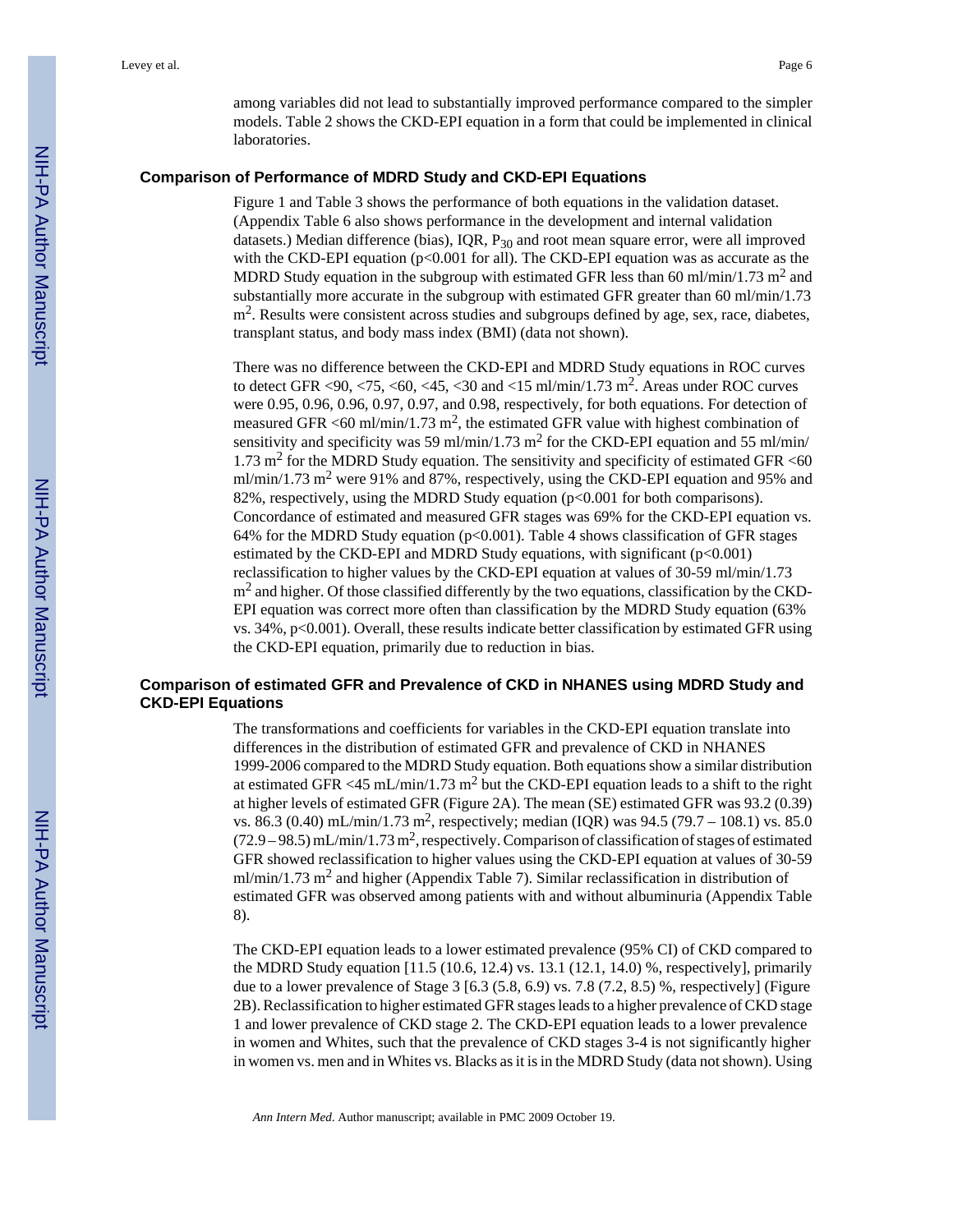both equations, the prevalence of CKD rises with age, but among subjects older than 70 years the CKD-EPI equation leads to a similar rather than lower estimated prevalence of CKD. Based on the 2000 U.S. population of 201 million people greater than 20 years of age, the prevalence (95% CI) of CKD using the CKD-EPI equation is 23.2 (21.3, 25.0) million, approximately 3 million fewer people than using the MDRD Study equation (Appendix Table 9).

# **Discussion**

We developed a new equation, the CKD-EPI equation, to estimate GFR in adults from serum creatinine using a large database pooled from 10 studies. Using data pooled from 16 additional studies, we validated the CKD-EPI equation and showed that it is more accurate than the widely-used MDRD Study equation. The CKD-EPI equation has lower bias, especially at estimated GFR greater than 60 mL/min/1.73 m<sup>2</sup>; however, precision remains limited. The improved accuracy of the CKD-EPI equation overcomes some of the limitations of the MDRD Study equation and has important implications for public health and clinical practice.

Lower bias at higher estimated GFR reflects use of a spline term for serum creatinine. The spline accounts for a weaker relationship between creatinine and GFR at lower vs. higher creatinine levels, consistent with reports from studies comprised primarily of subjects with higher measured GFR, such as kidney donors and young people with Type 1 diabetes without microalbuminuria (10,15,38). Like the MDRD Study equation, the CKD-EPI equation includes age, race and sex as surrogates for non-GFR determinants of serum creatinine. These variables are associated with muscle mass, the main determinant of creatinine generation (39). Imprecision of GFR estimates suggests that age, race and sex do not account for all variation in non-GFR determinants of serum creatinine.

The CKD-EPI equation should lead to more accurate estimates of the distribution of estimated GFR and the burden of CKD in the US population. Median estimated GFR was 9.5 ml/min/ 1.73 m<sup>2</sup> higher, leading to a 1.6% lower prevalence estimate for CKD (11.5% compared to 13.1% using the MDRD Study equation). Concerns have been raised about the use of the MDRD Study equation because of the high prevalence estimates in the elderly, women and Whites, compared to the low incidence rates of treated kidney failure in these groups (7,40, 41). Using the CKD-EPI equation, the prevalence is reduced in women and Whites, but remains high in the elderly. Possible explanations for the remaining disparities between prevalence and incidence include competing risk from fatal cardiovascular disease in the elderly and faster progression of kidney disease in men and Blacks (42,43).

Greater accuracy of the CKD-EPI equation should improve clinical decision making in patients with decreased kidney function. In particular, lower bias should reduce the rate of false-positive diagnoses of CKD stage 3 (estimated GFR <60 ml/min/1.73 m<sup>2</sup> ) in patients without CKD (measured GFR above 60 ml/min/1.73 m<sup>2</sup> and absence of markers of kidney damage). Patients with CKD are at higher risk for a variety of complications (44-50), and guidelines and recommendations call for reduction in dosage of drugs excreted by the kidney, avoidance of contrast media for imaging procedures, avoidance of phosphate-based enemas in preparation for colonoscopy, and lower targets for cardiovascular risk factors in patients with decreased GFR. Importantly, falsely low levels of estimated GFR could lead to insufficient drug dosing, withholding important diagnostic tests, and over-aggressive cardiovascular risk factor reduction in patients without CKD. The impact of more accurate estimates at higher levels of GFR on clinical decision making should be evaluated.

Strengths of this study include its design, with separate large databases for development and validation of the new equation, and a pre-specified rigorous statistical analytical plan for introduction and testing of all variables in the development dataset. The pooled development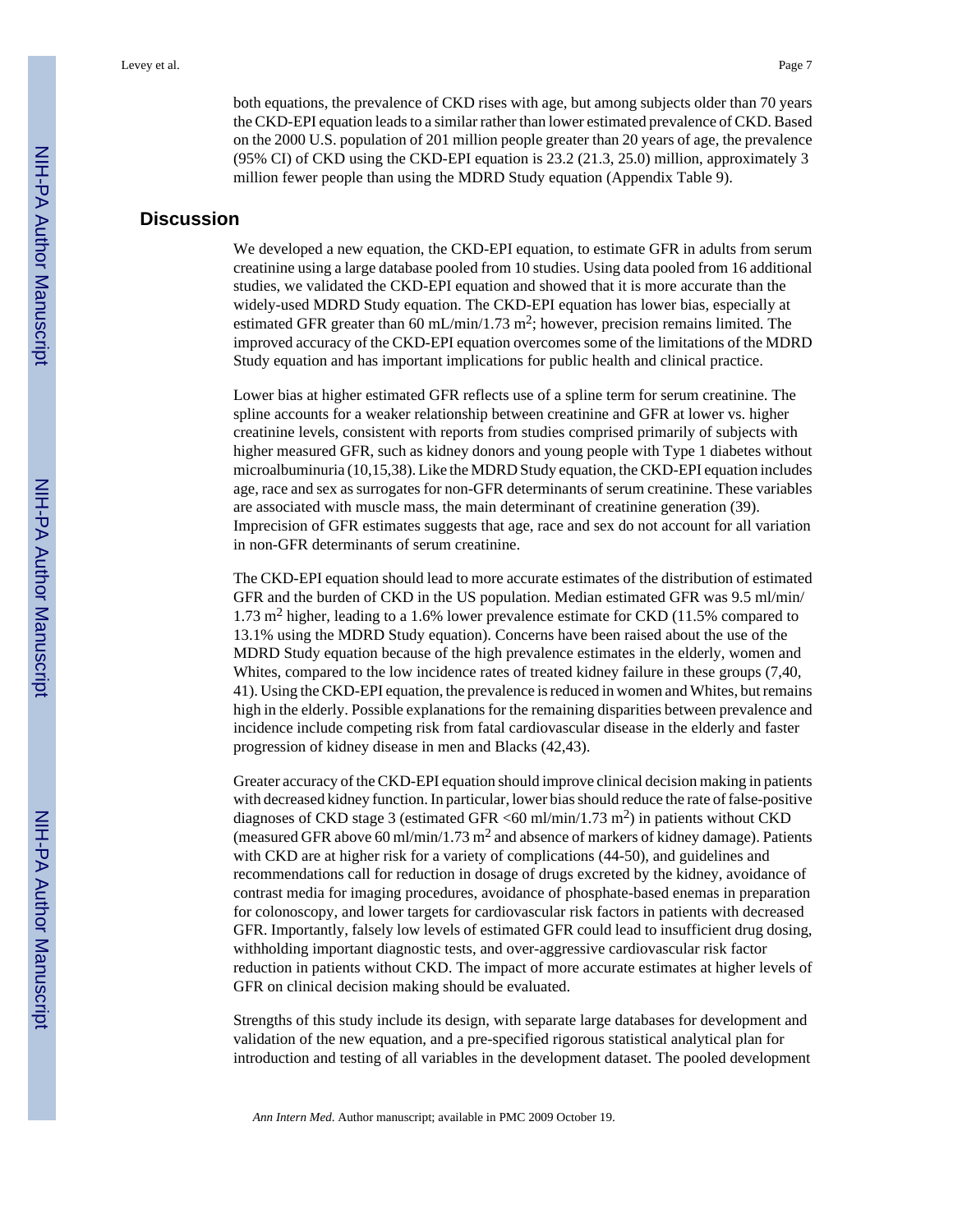and validation databases include participants with diverse clinical characteristics, with and without kidney disease, and across a wide range of measured GFR, allowing more general applicability than the MDRD Study equation. Comparison of equations in a separate validation dataset overcomes limitations of differences among studies in patient characteristics and methods for measurement of GFR and serum creatinine.

There are weaknesses of this study. First, it is unlikely that a single equation will work equally well in all populations. Second, we have pooled studies of different populations to develop and validate the CKD-EPI equation. We performed extensive analyses to examine possible studyeffects, but cannot rule out that some of the findings may reflect the specific studies included in our database. Third, the study population with higher levels of GFR is not representative of the general population, and there were relatively few participants older than 70 years of age or racial minorities other than Black who are at increased risk for CKD. Fourth, we had incomplete data on diabetes type, immunosuppressive agents for transplantation, measures of muscle mass, and other clinical conditions and medications that might affect serum creatinine independently from GFR; however, the variables that we evaluated are the most readily available and easy to ascertain for widespread clinical application. Fifth, the CKD-EPI equation is more complex than the MDRD Study equation, but can readily be implemented into clinical laboratory information systems using the same input variables as required for use of the MDRD Study equation. Finally, the new equation does not overcome limitations of serum creatinine as an endogenous filtration marker. All creatinine-based equations should be used with caution in people with abnormally high or low levels of muscle mass. Nevertheless, serum creatinine is central for clinical assessment of kidney function at the present time, and GFR estimates based on serum creatinine will continue to be used in clinical practice for the foreseeable future.

Further research is necessary to improve GFR estimation. Imprecision in GFR estimates may be secondary to non-GFR determinants of creatinine. Measures of imprecision may also be inflated by measurement error in GFR. Research should be directed towards improving GFR measurement and evaluation of cystatin C and novel filtration markers for GFR estimation, either alone or in combination with serum creatinine (51). Studies in representative populations are necessary, especially in the elderly and racial and ethnic minorities.

In summary, the CKD-EPI creatinine equation is more accurate than the MDRD Study equation across a wide variety of populations and clinical conditions. Bias is improved, especially at higher levels of estimated GFR, although precision remains suboptimal. Improved accuracy of the CKD-EPI equation could have important implications for public health and clinical practice. We suggest that the CKD-EPI equation could replace the MDRD Study equation for estimated GFR reporting for general clinical use.

# **Supplementary Material**

Refer to Web version on PubMed Central for supplementary material.

#### **Acknowledgments**

**Funding Source**: National Institutes of Health UO1 DK 053869, UO1 DK 067651, and UO1 DK 35073

**Sources of funding/support**: This research was supported by the following grants: UO1 DK 053869, UO1 DK 067651, and UO1 DK 35073. CKD-EPI is funded as part of a cooperative agreement in which the National Institute of Diabetes and Digestive and Kidney Diseases (NIDDK) has substantial involvement in the design of the study and the collection, analysis, and interpretation of the data. The NIDDK was not required to approve publication of the finished manuscript.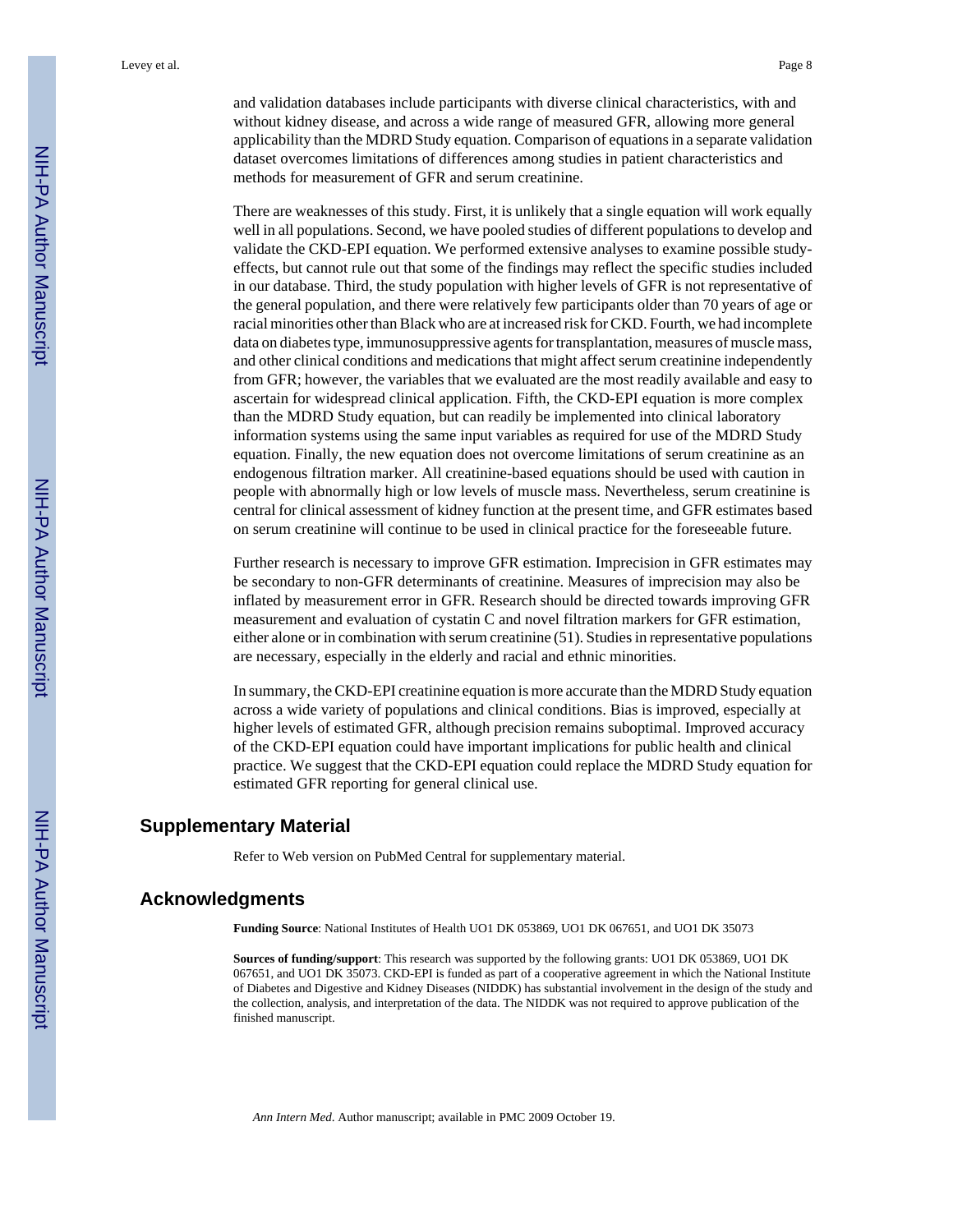# **References**

- 1. National Kidney Foundation. K/DOQI clinical practice guidelines for chronic kidney disease: Evaluation, classification, and stratification. Am J Kidney Dis 2002;39(2):S1–266. [PubMed: 11904577]
- 2. Stevens LA, Coresh J, Greene T, Levey AS. Assessing kidney function measured and estimated glomerular filtration rate. N Engl J Med 2006;354:2473–83. [PubMed: 16760447]
- 3. Levey AS, Bosch JP, Lewis JB, Greene T, Rogers N, Roth D. A more accurate method to estimate glomerular filtration rate from serum creatinine: A new prediction equation. Modification of Diet in Renal Disease Study Group. Ann Intern Med 1999;130(6):461–470. [PubMed: 10075613]
- 4. Levey AS, Coresh J, Greene T, Stevens LA, Zhang YL, Hendriksen S, et al. Using standardized serum creatinine values in the modification of diet in renal disease study equation for estimating glomerular filtration rate. Ann Intern Med 2006;145(4):247–54. [PubMed: 16908915]
- 5. Miller WG. Reporting estimated GFR: a laboratory perspective. Am J Kidney Dis 2008;52(4):645–8. [PubMed: 18805345]
- 6. Levey AS, Andreoli SP, DuBose T, Provenzano R, Collins AJ. Chronic kidney disease: common, harmful, and treatable--World Kidney Day 2007. Am J Kidney Dis 2007;49:175–79. [PubMed: 17261418]
- 7. Coresh J, Selvin E, Stevens LA, Manzi J, Kusek J, Eggers PW, et al. Prevalence of chronic kidney disease in the United States. JAMA 2007;298(17):2038–47. [PubMed: 17986697]
- 8. Stevens LA, Coresh J, Deysher AE, Feldman HI, Lash JP, Nelson R, et al. Evaluation of the MDRD Study equation in a large diverse population. J Am Soc Nephrol 2007;18(10):2749–57. [PubMed: 17855641]
- 9. Lewis JB, Agodoa L, Cheek D, Greene T, Middleton J, O'Connor D, et al. Comparison of crosssectional renal function measurements in African-Americans with hypertensive nephrosclerosis and of primary formulas to estimate glomerular filtration rate. Am J Kidney Dis 2001;38(4):744–753. [PubMed: 11576877]
- 10. Ibrahim H, Mondress M, Tello A, Fan Y, Koopmeiners J, Thomas W. An alternative formula to the Cockcroft-Gault and the Modification of Diet in Renal Diseases formulas in predicting GFR in individuals with type 1 diabetes. J Am Soc Nephrol 2005;16(4):1051–60. [PubMed: 15716336]
- 11. Nelson R, Bennett P, Beck G, Tan M, Knowler W, Mitch W, et al. Development and progression of renal disease in Pima Indians with non-insulin-dependent diabetes mellitus. Diabetic Renal Disease Study Group. N Engl J Med 1996;335(22):1636–42. [PubMed: 8929360]
- 12. Lewis EJ, Kunsicker LG, Bain RP, Rohde RD, Collaborative Study Group. The effect of angiotensinconverting enzyme inhibition on diabetic nephropathy. N Engl J Med 1993;329(20):1456–1462. [PubMed: 8413456]
- 13. Feldman HI, Appel LJ, Chertow GM, Cifelli D, Cizman B, Daugirdas J, et al. The Chronic Renal Insufficiency Cohort (CRIC) Study: Design and methods. J Am Soc Nephrol 2003;14(7):S148–53. [PubMed: 12819321]
- 14. Poggio ED, Wang X, Greene T, Van Lente F, Hall PM. Performance of the modification of diet in renal disease and Cockcroft-Gault equations in the estimation of GFR in health and in chronic kidney disease. J Am Soc Nephrol 2005;16(2):459–66. [PubMed: 15615823]
- 15. Rule AD, Larson TS, Bergstralh EJ, Slezak JM, Jacobsen SJ, Cosio FG. Using serum creatinine to estimate glomerular filtration rate: Accuracy in good health and in chronic kidney disease. Ann Intern Med 2004;141(12):929–937. [PubMed: 15611490]
- 16. Gonwa TA, Jennings L, Mai ML, Stark PC, Levey AS, Klintmalm GB. Estimation of glomerular filtration rates before and after orthotopic liver transplantation: evaluation of current equations. Liver Transpl 2004;10(2):301–9. [PubMed: 14762871]
- 17. Chapman AB, Guay-Woodford LM, Grantham JJ, Torres VE, Bae KT, Baumgarten DA, et al. Renal structure in early autosomal-dominant polycystic kidney disease (ADPKD): The Consortium for Radiologic Imaging Studies of Polycystic Kidney Disease (CRISP) cohort. Kidney Int 2003;64(3): 1035–45. [PubMed: 12911554]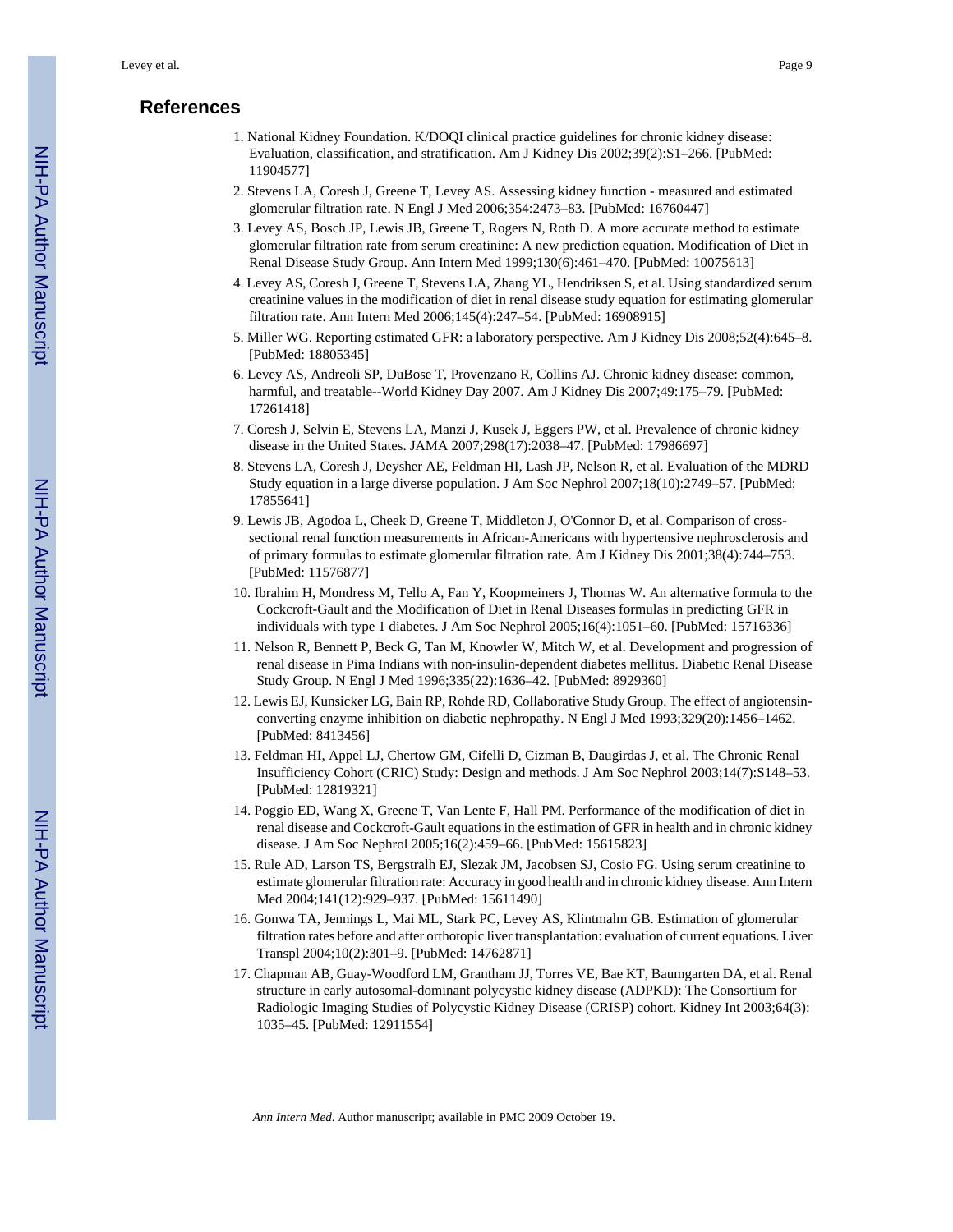- 18. Bosma R, Doorenbos C, Stegeman C, van der Heide J, Navis G. Predictive performance of renal function equations in renal transplant recipients: An analysis of patient factors in bias. Am J Trans 2005;5:2193–2203.
- 19. Rook M, Hofker HS, van Son WJ, van der Heide J, Ploeg R, Navis G. Predictive capacity of predonation GFR and renal reserve capacity for donor renal function after living kidney donation. Am J Trans 2006;6:1653–9.
- 20. Grubb A, Nyman U, Bjork J, Lindstrom V, Rippe B, Sterner G, et al. Simple cystatin C-based prediction equations for glomerular filtration rate compared with the Modification of Diet in Renal Disease Prediction Equation for adults and the Schwartz and the Counahan-Barratt Prediction Equations for children. Clin Chem 2005;51(8):1420–1431. [PubMed: 15961546]
- 21. Mauer M, Drummond K. The early natural history of nephropathy in type 1 diabetes: I. Study design and baseline characteristics of the study participants. Diabetes 2002;51(5):1572–9. [PubMed: 11978658]
- 22. Froissart M, Rossert J, Jacquot C, Paillard M, Houillier P. Predictive performance of the modification of diet in renal disease and Cockcroft-Gault equations for estimating renal function. J Am Soc Nephrol 2005;16(3):763–73. [PubMed: 15659562]
- 23. Mauer M, Zinman B, Gardiner R, Drummond KN, Suissa S, Donnelly SM, et al. ACE-I and ARBs in early diabetic nephropathy. J Renin Angiotensin Aldosterone Syst 2002;3(4):262–9. [PubMed: 12584670]
- 24. Hansen HP, Tauber-Lassen E, Jensen BR, Parving HH. Effect of dietary protein restriction on prognosis in patients with diabetic nephropathy. Kidney Int 2002;62(1):220–8. [PubMed: 12081581]
- 25. Jacobsen P, Andersen S, Rossing K, Hansen BV, Parving HH. Dual blockade of the renin-angiotensin system in type 1 patients with diabetic nephropathy. Nephrol Dial Transplant 2002;17(6):1019–24. [PubMed: 12032191]
- 26. Jacobsen P, Andersen S, Rossing K, Jensen BR, Parving HH. Dual blockade of the renin-angiotensin system versus maximal recommended dose of ACE inhibition in diabetic nephropathy. Kidney Int 2003;63(5):1874–80. [PubMed: 12675866]
- 27. Mathiesen ER, Hommel E, Giese J, Parving HH. Efficacy of captopril in postponing nephropathy in normotensive insulin dependent diabetic patients with microalbuminuria. Brit Med J 1991;303 (6794):81–7. [PubMed: 1860008]
- 28. Tarnow L, Rossing P, Jensen C, Hansen BV, Parving HH. Long-term renoprotective effect of nisoldipine and lisinopril in type 1 diabetic patients with diabetic nephropathy. Diabetes Care 2000;23 (12):1725–30. [PubMed: 11128341]
- 29. Levey AS, Coresh J, Greene T, Marsh J, Stevens LA, Kusek J, et al. Expressing the MDRD study equation for estimating GFR with standardized serum creatinine values. Clin Chem 2007;53(4):766– 72. [PubMed: 17332152]
- 30. Stevens LA, Manzi J, Levey AS, Chen JL, Deysher AE, Ojo A, et al. Impact of creatinine calibration on performance of GFR estimating equations in a pooled individual patient database. Am J Kidney Dis 2007;50(1):21–35. [PubMed: 17591522]
- 31. Chambers, J.; Hastie, T., editors. Statistical Methods in S. London: Chapman and Hall; 1993. Generalized Additive Models; p. 104-154.
- 32. Efron, B.; Tibshirani, RJ. An Introduction to the Bootstrap. New York: Chapman and Hall; 1993.
- 33. Selvin E, Manzi J, Stevens LA, Van Lente F, Lacher DA, Levey AS, et al. Calibration of serum creatinine in the National Health and Nutrition Examination Surveys (NHANES) 1988-1994, 1999-2004. Am J Kidney Dis 2007;50(6):918–26. [PubMed: 18037092]
- 34. Coresh J, Astor B, Greene T, Eknoyan G, Levey A. Prevalence of chronic kidney disease and decreased kidney function in the adult US population: Third National Health and Nutrition Examination Survey. Am J Kidney Dis 2003;41(1):1–12. [PubMed: 12500213]
- 35. Centers for Disease Control and Prevention. National Health and Nutrition Examination Survey (NHANES). US Department of Health and Human Services; 2007. Vol
- 36. National Center for Health Statistics. National Health and Nutrition Examination Survey (NHANES)- Analytic Guidelines. US Department of Health and Human Services; 2007. Vol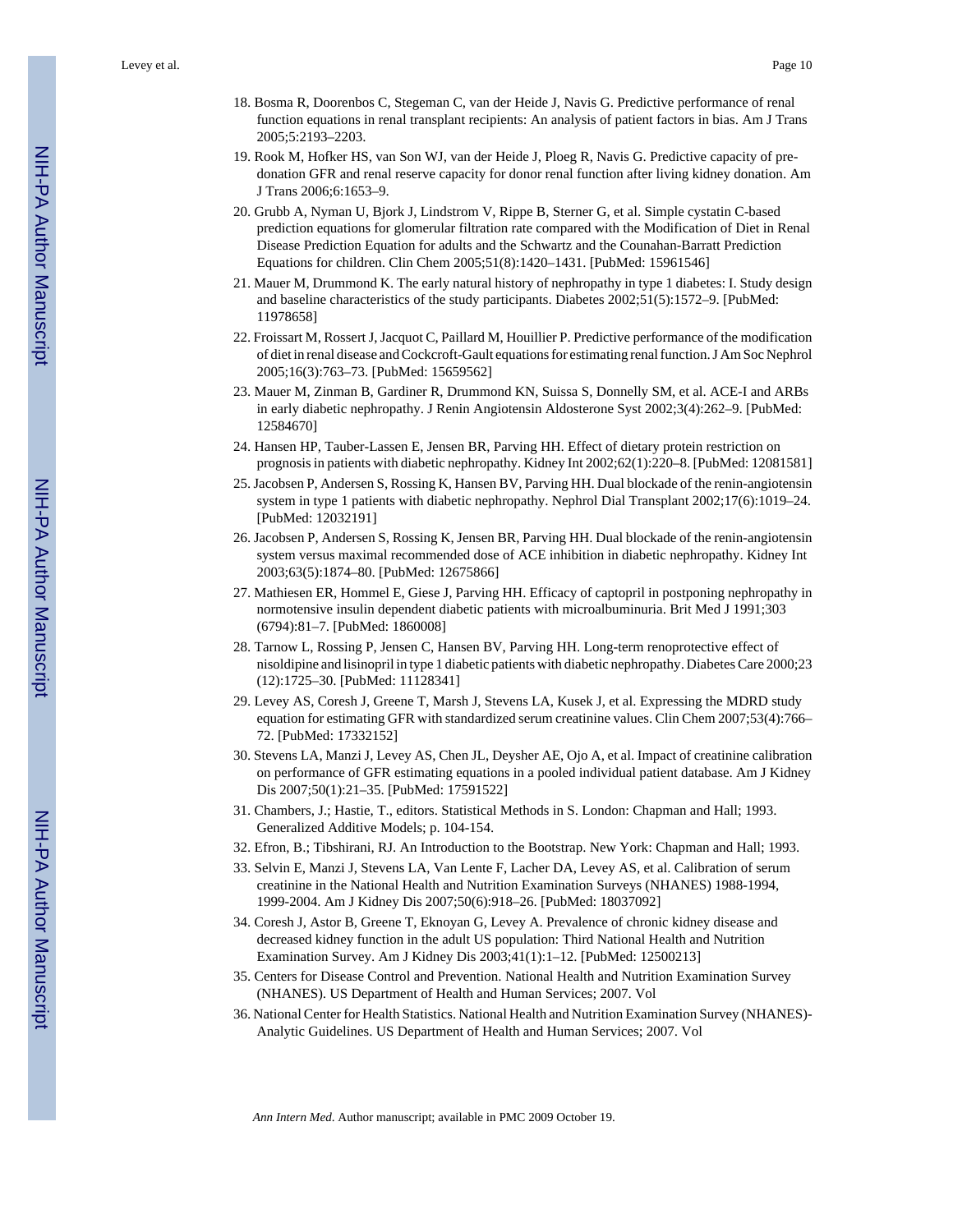Levey et al. Page 11

- 37. Analytic and reporting guidelines: the Third National Health and Nutrition Examination Survey, NHANES III (1988-94). National Center for Health Statistics: Centers for Disease Control and Prevention; 2007. Vol
- 38. Poggio ED, Wang X, Greene T, Van Lente F, Hall P. Performance of the MDRD and Cockcroft-Gault equations in the estimation of glomerular filtration rate in health and in chronic kidney disease. J Am Soc Nephrol 2005;16(2):459–66. [PubMed: 15615823]
- 39. Perrone RD, Madias NE, Levey AS. Serum creatinine as an index of renal function: new insights into old concepts. Clin Chem 1992;38(10):1933–53. [PubMed: 1394976]
- 40. Glassock RJ, Winearls C. An epidemic of chronic kidney disease: fact or fiction? Nephrol Dial Transplant 2008;23(4):1117–21. [PubMed: 18359870]
- 41. U.S Renal Data System. Bethesda, MD: National Institutes of Health, National Institute of Diabetes and Digestive and Kidney Diseases; 2008 [11 December 2008]. USRDS 2008 Annual Data Report: Atlas of Chronic Kidney Disease and End-Stage Renal Disease in the United States. Accessed at <http://www.usrds.org/adr.htm>
- 42. Coresh J, Stevens LA, Levey AS. Chronic kidney disease is common: what do we do next? Nephrol Dial Transplant 2008;23(4):1122–5. [PubMed: 18359871]
- 43. Hallan SI, Coresh J, Astor BC, Asberg A, Powe NR, Romundstad S, et al. International comparison of the relationship of chronic kidney disease prevalence and ESRD risk. J Am Soc Nephrol 2006;17 (8):2275–84. [PubMed: 16790511]
- 44. Aronoff, GR.; Berns, JS.; Brier, ME.; Golper, TA.; Morrison, G.; Singer, I., et al. Dosing Guidelines for Adults. Vol. 4. Philadelphia, PA: American College of Physicians; 1999. Drug Prescribing in Renal Failure.
- 45. Seliger SL, Zhan M, Hsu VD, Walker LD, Fink JC. Chronic kidney disease adversely influences patient safety. J Am Soc Nephrol 2008;19(12):2414–9. [PubMed: 18776123]
- 46. Benko A, Fraser-Hill M, Magner P, Capusten B, Barrett B, Myers A, et al. Canadian Association of Radiologists: consensus guidelines for the prevention of contrast-induced nephropathy. Can Assoc Radiol J 2007;58(2):79–87. [PubMed: 17521052]
- 47. Food and Drug Administration. Information for Healthcare Professionals Gadolinium-Based Contrast Agents for Magnetic Resonance Imaging (marketed as Magnevist, MultiHance, Omniscan, OptiMARK, ProHance). June 4;2008
- 48. Khurana A, McLean L, Atkinson S, Foulks CJ. The effect of oral sodium phosphate drug products on renal function in adults undergoing bowel endoscopy. Arch Intern Med 2008;168(6):593–7. [PubMed: 18362251]
- 49. Hsu CY, Ordonez JD, Chertow GM, Fan D, McCulloch CE, Go AS. The risk of acute renal failure in patients with chronic kidney disease. Kidney Int 2008;74(1):101–7. [PubMed: 18385668]
- 50. Sarnak MJ, Levey AS, Schoolwerth AC, Coresh J, Culleton B, Hamm LL, et al. Kidney disease as a risk factor for development of cardiovascular disease: a statement from the American Heart Association Councils on Kidney in Cardiovascular Disease, High Blood Pressure Research, Clinical Cardiology, and Epidemiology and Prevention. Circulation 2003;108(17):2154–69. [PubMed: 14581387]
- 51. Stevens LA, Coresh J, Schmid CH, Feldman HI, Froissart M, Kusek J, et al. Estimating GFR using serum cystatin C alone and in combination with serum creatinine: a pooled analysis of 3,418 individuals with CKD. Am J Kidney Dis 2008;51(3):395–406. [PubMed: 18295055]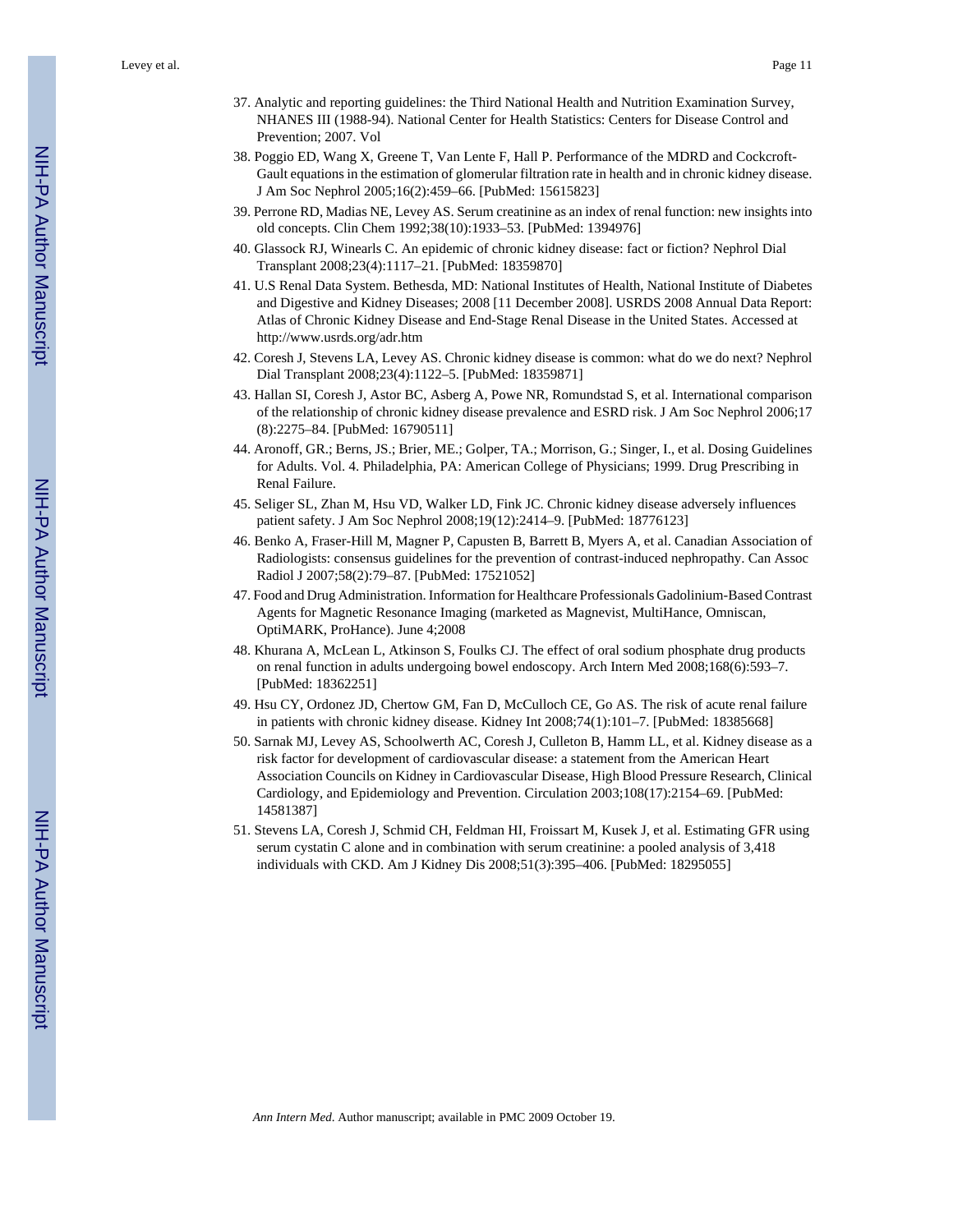Levey et al. Page 12



#### **Figure 1. Comparison of performance of Modification of Diet in Renal Disease (MDRD) Study and Chronic Kidney Disease Epidemiology Collaboration (CKD-EPI) equations by estimated GFR in the external validation dataset**

Panel 1. Measured vs. estimated GFR. Panel 2. Difference between measured and estimated vs. estimated GFR. Shown are smoothed regression line and 95% CI (computed using the lowess smoothing function in R), using quantile regression, excluding lowest and highest 2.5% of estimated GFR values. To convert GFR from  $mL/min/1.73$   $m^2$  to  $mL/s/m^2$ , multiply by 0.0167.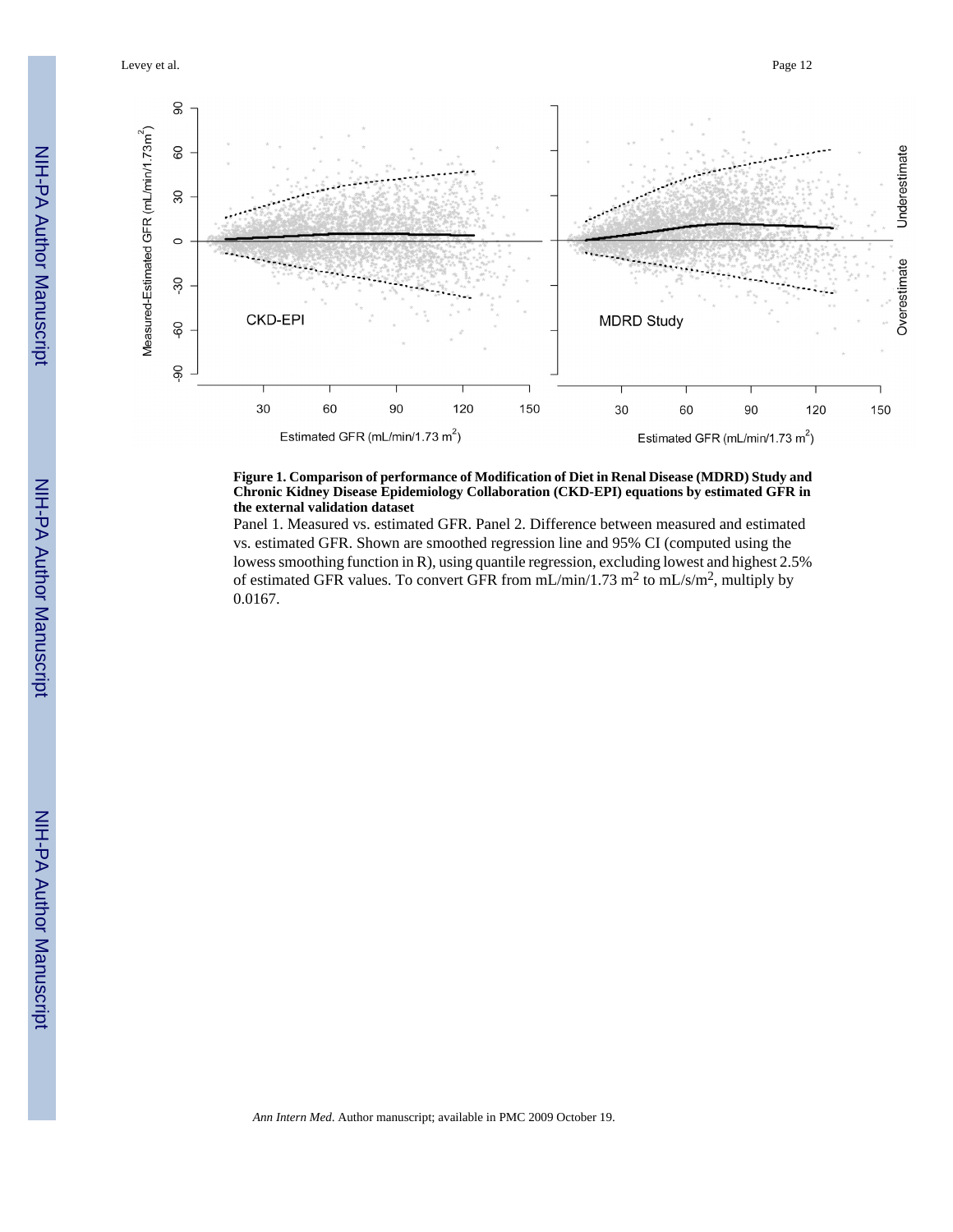#### **Table 1**

## Subject Characteristics by Dataset

|                                        | <b>Development</b><br>$(n=5,504)$ | <b>Internal validation</b><br>$(n=2,750)$ | <b>External validation</b><br>$(n=3,896)$ | P values  |
|----------------------------------------|-----------------------------------|-------------------------------------------|-------------------------------------------|-----------|
| Mean age $(SD)$ , y                    | 47(15)                            | 47 (15)                                   | 50(15)                                    | p<0.001   |
| Age, $n$ $(\%)$                        |                                   |                                           |                                           | p<0.001   |
| $<$ 40 y                               | 2058 (37)                         | 1018(37)                                  | 1136 (29)                                 |           |
| 41-65 $v$                              | 2751 (50)                         | 1403(51)                                  | 2192 (56)                                 |           |
| $>65$ y                                | 695 (13)                          | 329 (12)                                  | 568 (15)                                  |           |
| $66-70y$                               | 476(9)                            | 220(8)                                    | 254(7)                                    |           |
| $71-75$ y                              | 150(3)                            | 66(2)                                     | 185(5)                                    |           |
| $76-80y$                               | 41(0)                             | 30(1)                                     | 92(2)                                     |           |
| >80 y                                  | 28(0)                             | 13(0)                                     | 37(0)                                     |           |
| Women, $n \frac{1}{2}$                 | 2391 (43)                         | 1215(44)                                  | 1767 (45)                                 | $p=0.084$ |
| Race, $n$ (%)                          |                                   |                                           |                                           | p<0.001   |
| <b>Black</b>                           | 1728 (32)                         | 857 (31)                                  | 384 (10)                                  |           |
| Hispanic                               | 247(5)                            | 106(4)                                    | 67(2)                                     |           |
| Asian                                  | 62(1)                             | 38(1)                                     | 67(2)                                     |           |
| White and other                        | 3467 (63)                         | 1749 (64)                                 | 3378 (87)                                 |           |
| Kidney donor, $n$ (%)                  | 694 (13)                          | 336 (12)                                  | 608(16)                                   | p<0.001   |
| Transplant recipient, $n$ (%)          | 241(4)                            | 119(4)                                    | 1134 (29)                                 | p<0.001   |
| Diabetes, $n$ (%)                      | 1581 (29)                         | 825 (30)                                  | 1089 (28)                                 | $p=0.173$ |
| Mean height (SD), cm                   | 170(10)                           | 170(10)                                   | 170(10)                                   | $p=0.90$  |
| Mean weight $(SD)$ , $kg$              | 82(20)                            | 82 (20)                                   | 79 (18)                                   | p<0.001   |
| Mean body mass index $(SD)$ , $kg/m2$  | 28(6)                             | 28(6)                                     | 27(6)                                     | p<0.001   |
| Mean body surface area (SD), m2        | 1.93(0.20)                        | 1.93(0.20)                                | 1.90 (0.23) $^{\frac{7}{2}}$              | p<0.001   |
| Mean GFR (SD), $mL/min$ per 1.73 $m2+$ | 68 (40)                           | 67(40)                                    | 68 (36)                                   | $p=0.70$  |
| Mean serum creatinine level (SD)       |                                   |                                           |                                           | p<0.001   |
| $\mu$ mol/L                            | 146 (106)                         | 148 (106)                                 | 134 (88)                                  |           |
| mg/dL                                  | 1.65(1.20)                        | 1.67(1.20)                                | 1.52(1.00)                                |           |

GFR = glomerular filtration rate.

*\** For comparison of the combined development and internal validation data sets vs. the external validation data set.

*†* The sample size is 3875 because of missing data.

*‡* To convert GFR from mL/min per 1.73 m2 to mL/s per m2, multiply by 0.0167.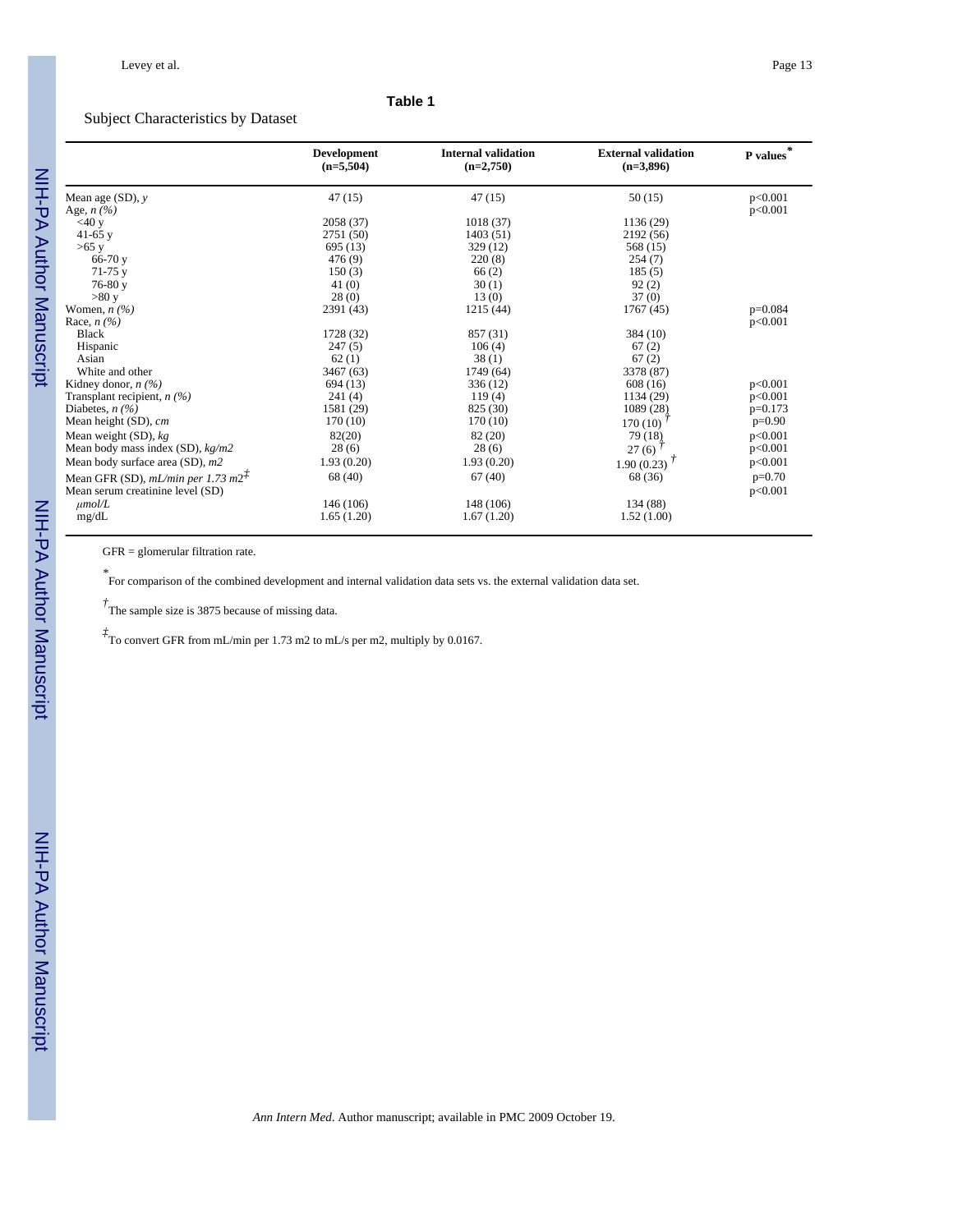|                                                               | Table 2 |  |
|---------------------------------------------------------------|---------|--|
| The CKD-EPI Equation for Estimating GFR on the Natural Scale* |         |  |

| Race and Sex   | Serum Creatinine umol/L (mg/ Equation<br>dL |                                                                                                                                      |
|----------------|---------------------------------------------|--------------------------------------------------------------------------------------------------------------------------------------|
| Black          |                                             |                                                                                                                                      |
| Female         | $≤62$ (≤0.7)<br>>62 (>0.7)                  | GFR = $166 \times (Ser/0.7)^{-0.329} \times (0.993)^{Age}$<br>GFR = $166 \times (Ser/0.7)^{-1.209} \times (0.993)^{Age}$             |
| Male           | $\leq 80 \leq 0.9$<br>>80(>0.9)             | GFR = $163 \times (Ser/0.9)^{-0.411} \times (0.993)^{Age}$<br>GFR = $163 \times (Scr/0.9)^{-1.209} \times (0.993)^{Age}$             |
| White or other |                                             |                                                                                                                                      |
| Female         | $≤62$ (≤0.7)<br>>62 (>0.7)                  | GFR = $144 \times (Scr/0.7)^{-0.329} \times (0.993)^{Age}$<br>GFR = $144 \times (Scr/0.7)^{-1.209} \times (0.993)^{Age}$             |
| Male           | ≤80 (≤0.9)<br>$>80$ ( $>0.9$ )              | GFR = 141 × (Scr/0.9) <sup>-0.411</sup> × (0.993) <sup>Age</sup><br>GFR = 141 × (Scr/0.9) <sup>-1.209</sup> × (0.993) <sup>Age</sup> |

CKD-EPI = Chronic Kidney Disease Epidemiology Collaboration; GFR = glomerular filtration rate.

*\** Expressed for specified race, sex, and serum creatinine level. To convert GFR from mL/min per 1.73 m2 to mL/s per 1.73 m2, multiply by 0.0167. We derived equation coefficients from pooled development and internal validation data sets.

The CKD-EPI equation, expressed as a single equation, is GFR =  $141 \times min(Scr/\kappa, 1)^{\alpha} \times max(Scr/\kappa, 1)^{-1.209} \times 0.993$ Age  $\times 1.018$  [if female] \_ 1.159 [if black], where Scr is serum creatinine, κ is 0.7 for females and 0.9 for males, α is -0.329 for females and -0.411 for males, min indicates the minimum of Scr/κor 1, and max indicates the maximum of Scr/κ or 1. In this table, the multiplication factors for race and sex are incorporated into the intercept, which results in different intercepts for age and sex combinations.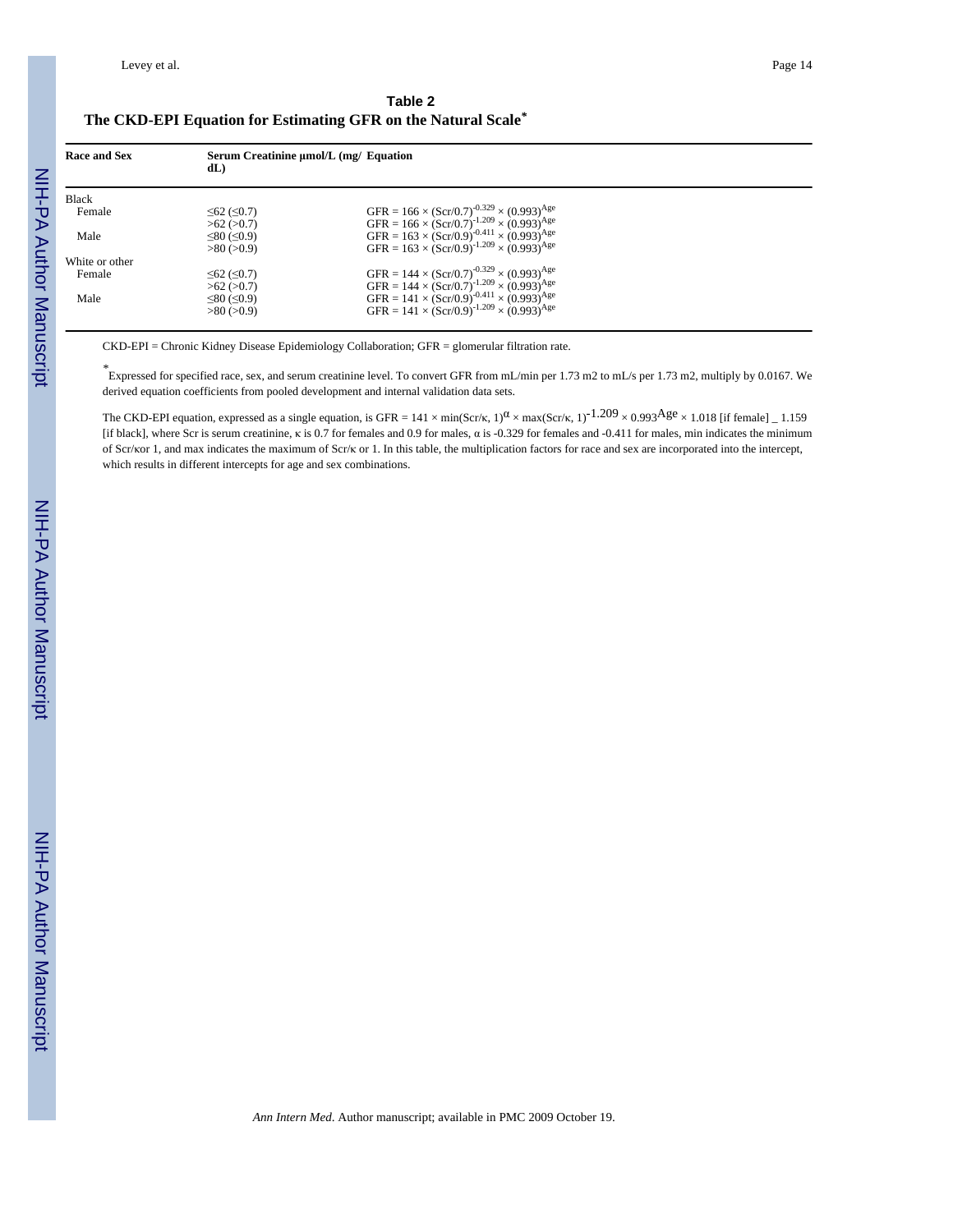#### **Table 3 Comparison of Performance of CKD-EPI and MDRD Study Equations in the Validation Dataset**

| <b>Variable and Equation</b>                                                                              | <b>All Patients</b>    | Patients with estimated GFR <60Patients with estimated GFR ≥60<br>ml/min/1.73 m <sup>2</sup> | ml/min/1.73 m <sup>2</sup> |
|-----------------------------------------------------------------------------------------------------------|------------------------|----------------------------------------------------------------------------------------------|----------------------------|
| Median difference (95% CI), mL/min per $1.73 \text{ m}2'$                                                 |                        |                                                                                              |                            |
| CKD-EPI                                                                                                   | $2.5(2.1 - 2.9)$       | $2.1(1.7 - 2.4)$                                                                             | $3.5(2.6 - 4.5)$           |
| <b>MDRD Study</b>                                                                                         | $5.5(5.0 - 5.9)$       | $3.4(2.9 - 4.0)$                                                                             | $10.6(9.8 - 11.3)$         |
| Interquartile range for differences (95% CI) - mL/min per 1.73 m <sup>2<math>\ddot{\text{r}}</math></sup> |                        |                                                                                              |                            |
| <b>CKD-EPI</b>                                                                                            | $16.6(15.9 - 17.3)$    | $11.3(10.7 - 12.1)$                                                                          | $24.2(22.8 - 25.3)$        |
| <b>MDRD</b> Study                                                                                         | $18.3(17.4 - 19.3)$    | $12.9(12.0 - 13.6)$                                                                          | $25.7(24.4 - 27.1)$        |
| $P_{30}$ (95% CI) - % <sup>§</sup>                                                                        |                        |                                                                                              |                            |
| <b>CKD-EPI</b>                                                                                            | $84.1(83.0 - 85.3)$    | $79.9(78.1 - 81.7)$                                                                          | $88.3(86.9 - 89.7)$        |
| <b>MDRD</b> Study                                                                                         | $80.6(79.5 - 82.0)$    | $77.2(75.5 - 79.0)$                                                                          | $84.7(83.0 - 86.3)$        |
| Root mean square error (95% CI)                                                                           |                        |                                                                                              |                            |
| <b>CKD-EPI</b>                                                                                            | $0.250(0.241 - 0.259)$ | $0.284(0.270 - 0.298)$                                                                       | $0.213(0.203 - 0.223)$     |
| <b>MDRD Study</b>                                                                                         | $0.274(0.265 - 0.283)$ | $0.294(0.280 - 0.308)$                                                                       | $0.248(0.238 - 0.258)$     |

CKD-EPI = Chronic Kidney Disease Epidemiology Collaboration; GFR = glomerular filtration rate; MDRD = Modification of Diet in Renal Disease.

*\** To convert GFR from mL/min per 1.73 m2 to mL/s per 1.73 m2, multiply by 0.0167.

*†*Median difference refers to measured GFR minus estimated GFR.

*‡* Interquartile range refers to the 25–75th percentile.

*§* P30 refers to percentage of GFR estimates that are within 30% of measured GFR.